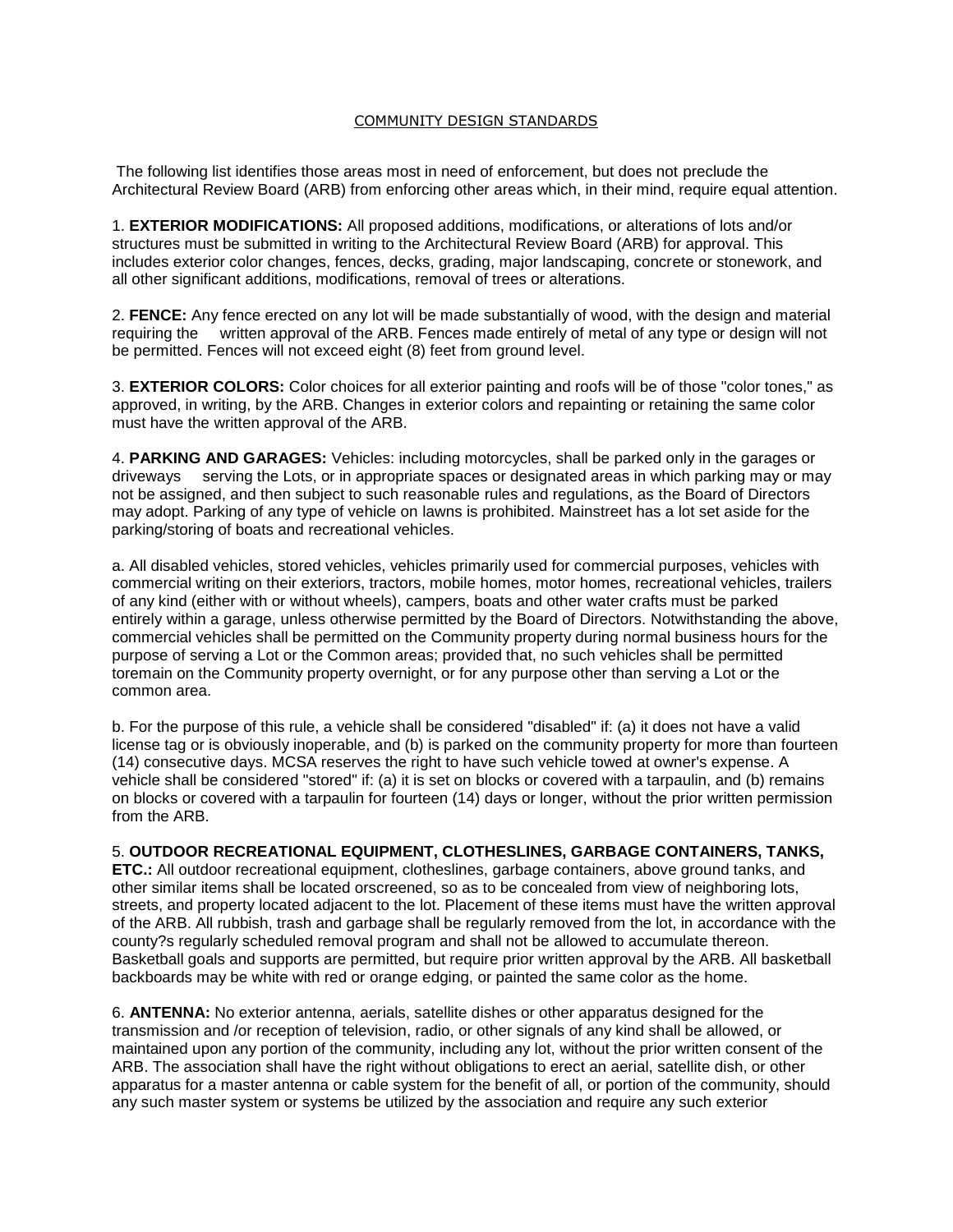apparatus**.**

**6a.** Satellite television antennas one meter or less in diameter may only be placed on the lots in accordance with Federal Communications rules and the association?s rules and regulations. Antennas larger than one meter are prohibited from being placed anywhere on the property.

7. **MAILBOXES:** Mailbox posts shall be of unpainted wood with black mailboxes. Posts shall be at least 4" x 4", with the design approved, in writing, by the ARB. The ARB may make exceptions to this rule. However, any exception must be of a nature so that mailboxes within a specific geographic area within the community will not impose aesthetic conflicts within the community. Exceptions must have the written approval of the ARB.

8. **NUISANCE:** No portion of the community shall be used, in whole or in part, for the storage of any property or item that will cause it to appear to be in unclean or untidy condition, or that will be obnoxious to the eye; nor shall any substance, thing, or material be kept upon any portion of the community that will emit foul or obnoxious odors, or that will cause any noise or other condition that will, or might, disturb the peace, quiet, safety, comfort, or serenity of the occupants of surrounding property. No obnoxious or offensive activity shall be carried out upon the community, nor shall anything be done thereon tending to cause embarrassment, discomfort, annoyance, or nuisance to any person using any portion of the community. There shall not be maintained plants, animals, device or thing of any sort whose activities or existence in any way are noxious, dangerous, illegal, unsightly, unpleasant, or of a nature as may diminish or destroy the enjoyment of the community.

9. **UNSIGHTLY OR UNKEPT CONDITIONS:** It shall be the responsibility of each homeowner to prevent the development of any unclean, unhealthy, unsightly, or unkept condition of their lot. The pursuit of hobbies or other activities, which might tend to cause disorderly, unsightly, or unkept conditions, including but not limited to the assembly and disassembly of motor vehicles or other mechanical devices, shall not be under taken on any visible part of their lot or community.

10. **ANIMAL AND PETS:** No animals, livestock, or poultry of any kind shall be raised, bred, or kept on any portion of the community, except that of dogs, cats, or other usual and common household pets. A total not to exceed three (3) pets may be permitted per lot. However, the pets, which are permitted to roam free, endanger public health, make objectionable noise, or constitute a nuisance or inconvenience to the occupants of other lots shall be subject to removal by Animal Control. No pets shall be kept, bred, or maintained for any commercial purposes. Dogs, which are household pets, shall at all times be controlled. Doghouses and other pet housing, and enclosures on the lot must be located in the rear of the lot, so as to be concealed from the view of neighboring lots, streets, and property adjacent to the lot. Doghouse, pet housing, and other pet enclosures must have written approval from the ARB.

11. **LANDSCAPE CARE:** It is the responsibility of the lot owners to see that lawns, shrubs, flower beds and natural growth areas are kept in a neat, well cared for manner. Routine care must be performed when seasonal conditions allow. All lawns must be kept free from debris.

12. **LANDSCAPE ORNAMENTATION:** No plastic, plaster, ceramic, wood or cast statuary, wishing wells, or birdbaths are permitted. Flower boxes, birdhouses, wind indicators, etc. must be limited in number, and must be located on the lots as to be concealed from the view of neighboring lots, streets and property adjacent to the lot.

13. **COMMERCIAL ENTERPRISES:** No commercial enterprises, which require use of traffic, human or vehicle, other than normal use thereof, are permitted on any lot within the community.

14. **SIGNS:** Signs advertising any property for sale or for lease are permitted without prior approval. All signs are subject to the following restrictions:

a) No sign may be larger in area than 864 square inches (2' x 3').